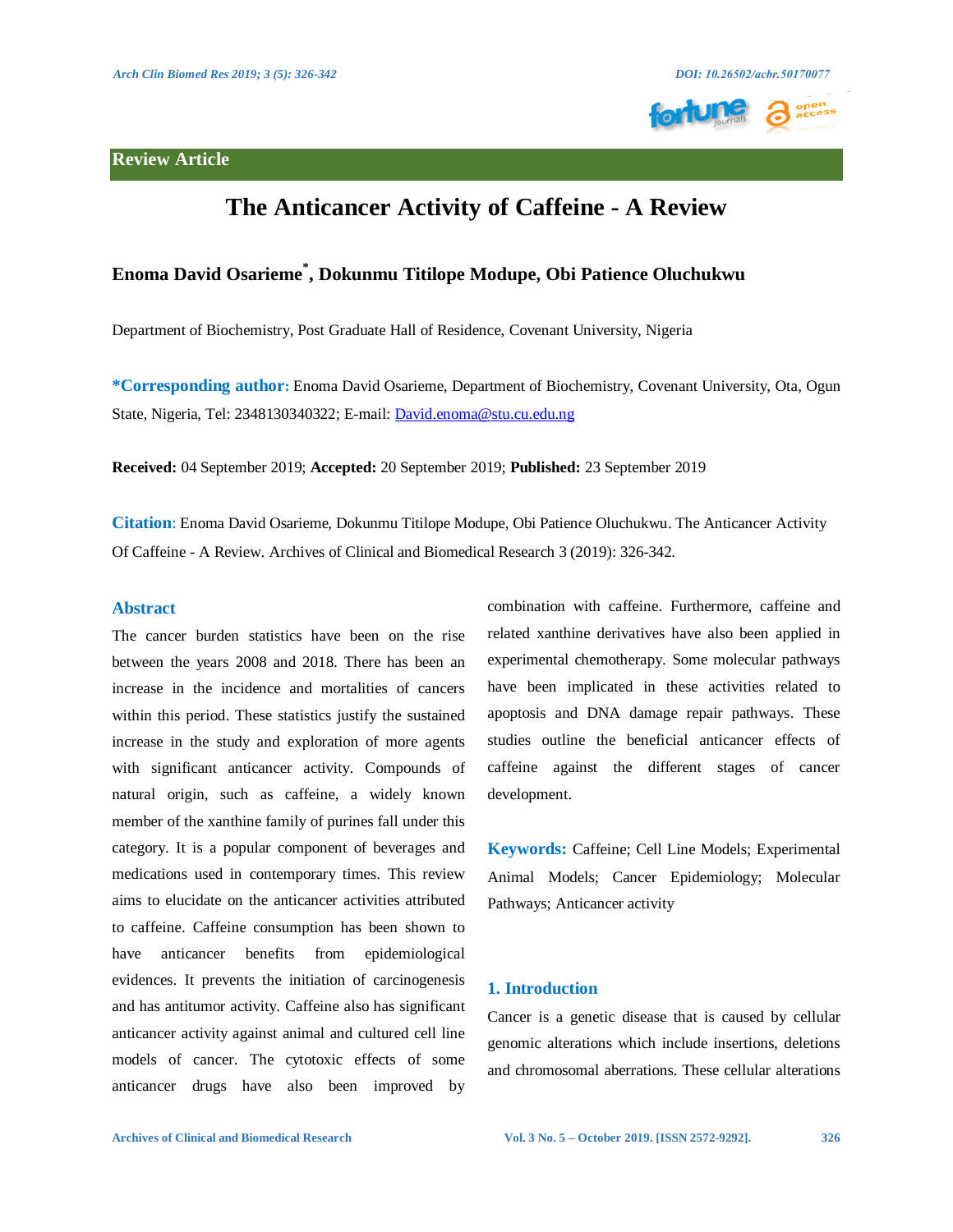can lead to uncontrolled cell growth that is evident in tumors [1]. According to Alberts, et al. [2], tumor growth is accompanied by invasion and spread of cells from the origin of the cancers to other sites in the body through a process known as metastasis. The classes include carcinomas (they occur in epithelial cells), sarcomas (they develop from connective or muscle tissue, cancer of the nervous tissue, leukaemia and lymphomas (they derive from white blood cells) [2]. Furthermore, poor prognosis, diagnosis, and therapies of cancer could be attributed to their variation of severities, location, resistance against drugs amongst others [3]. The increase in incidence of cancer can be attributed to factors such as aging of the population, smoking, obesity, late age at first birth, poor diet and physical inactivity [4]. In 2008, there were about 12.7 million cancer incidences and 7.6 million cancer mortalities. The global incidence of cancer is most common in less developed countries, with 56% new cancer cases and 63% cancer deaths recorded [5]. Surprisingly, the incidence increased over the next decade, with 18.1 million new cancer cases and 9. 6 million cancer deaths recorded [6]. This shows both an increase in incidence and mortality of cancers. Hence, a signal for continued pursuit for research into both prevention, therapy and discovery of novel anticancer compounds. Caffeine is one of the most-studied food substance and it has been recorded to be safe with no adverse health implications when consumed in moderation [7]. It is an alkaloid that is found naturally in fruits, leaves, and beans of plants. It can be found in over 60 plants in varying quantities. The common sources of caffeine include: cacao bean (Theobroma cacao), kola nut (Cola acuminate), Guarana berries (Paullinia cupana), and Yerba mate (Ilexparaguariensis sp). However, the world's main sources of dietary caffeine are tea leaves (Camelia siniensis) and roasted coffee beans (Coffea Arabica and Coffea robusta) [8]. Coffee has a wide range of health

benefits [9]. It reduces risks of Alzheimer's and Parkinson's disease, diabetes, liver disease, and depression [10-13]. The consumption of 2-5 cups of coffee (16-40 Oz) daily and the intake of caffeine (400 mg/day) have been suggested to be safe, and it has been associated with reduced risks to major disease conditions [14, 15]. In fact, coffee is a natural source of compounds that target the hallmarks of cancer [16, 17]. Caffeine (1, 3, 7-trimethylxanthine), a purine alkaloid gotten naturally from plants can be used to make beverages such as tea and coffee, and it is also used in the production of many soft drinks [18]. There is inadequate evidence to suggest that coffee drinking can cause carcinogenicity in humans, and this was seen from a combination of studies on different types of cancer, including liver cancer, female breast cancer, uterine endometrial cancer, prostate cancer, and pancreatic cancer [19]. As we will see recent studies have shown the epidemiological anticancer effects of the consumption of caffeine. Additionally, caffeine has a demonstrated anticancer activity on animal models and cancer cell lines, both individually and in combination with anticancer drugs.

# **2. The biological effects of caffeine and related xanthine-based compounds**

According to Sultani, et al. [20] purines are promulgated to be an essential category of biochemically important nucleotides; as well as pyrimidines. Xanthines are a group of compounds which are part of the catabolic pathway of purines in humans. There are three pharmacologically important xanthine compounds and they include caffeine, theophylline, and theobromine. They occur naturally in certain plants and they are popularly consumed as beverages (infusions or decoctions) obtained from these plants [21]. Xanthines, methylxanthines, or xanthine derivative compounds are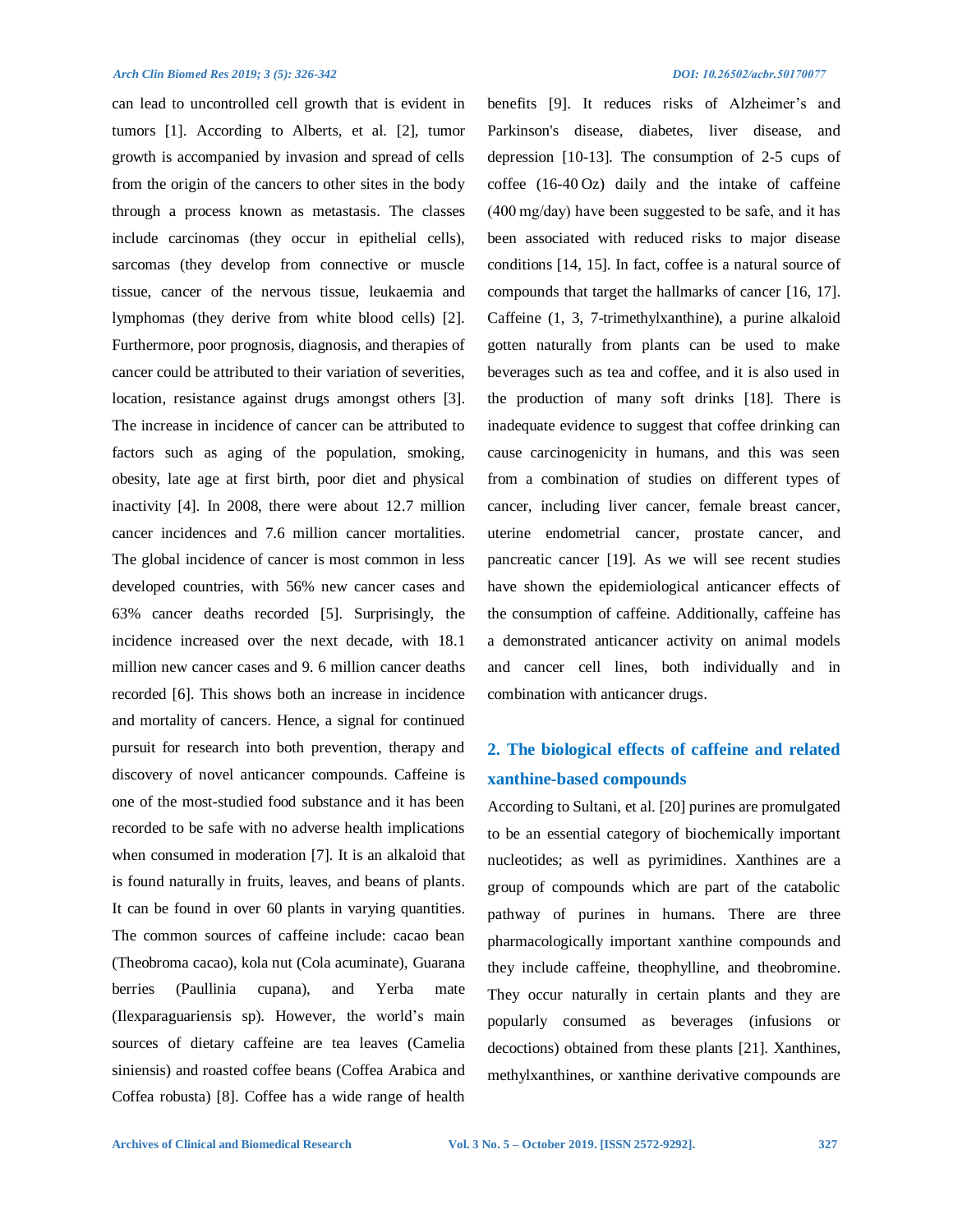a particularly interesting category of drugs because they have diverse pharmacological properties. The xanthines are mostly central nervous system stimulating agents, however, they do not all possess this property. The mechanism of stimulation is derived from the methyl xanthines' ability to function as an antagonist of adenosine, a compound that is inborn in human cells [21]. The adenylate cyclase signalling system can be sabotaged by the methylated purine derivatives caffeine, theophylline-used in asthma treatment [22], and theobromine (found in chocolate) and so they function as stimulants. Xanthine and related analogues have biological activity through the inhibition of phosphodiesterase, antagonism of adenosine receptors, sensitization of calcium release ryanodine-sensitive channels in the sarcoplasmic and endoplasmic reticulum to action by calcium and antagonism of GABA receptors [23, 24]. They antagonize adenosine receptors that act through inhibitory G proteins [25]. This antagonism results in an increase in intracellular camp concentration. Aspirin, which is frequently combined with is applied to the treatment of headaches. They are easily absorbed through the rectal and oral routes. Although these agents like theophylline can be administered by injection, it is only used in premature infants suffering from status asthmaticus and apnoea [21]. Theophylline is often administered as a bronchodilator for the treatment of asthmatic conditions. It is also administered as a soluble salt of ethylenediamine, aminophylline. It helps in alleviation of the paroxysmal dyspnoea that is related to left heart failure. Theophylline has been shown to be beneficial in treating neonatal apnoea syndrome and increases myocardial contractile force [21]. Methylxanthines, including theophylline and aminophylline have been used for the management of chronic obstructive pulmonary disease and asthma for over fifty years [26]. The xanthines have their associated toxicities which

include nervousness, insomnia, and in extreme situations, delirium. Extreme respiratory stimulation may happen wherein which dress may be apparent. The intravenous administration of aminophylline (or theophylline) may cause adverse effects if the drug is administered too quickly. Adverse effects that may manifest include headache, hypotension, and palpitation [21]. Theophylline has a marginal therapeutic range and unevenness in disposition. These properties make dosing hard to prognosticate and toxicity hard to proscribe. Furthermore, theophylline may become lethal in children and adults likewise if it is not administered with appropriate control. More so, other symptoms of toxicity comprise agitation, tachycardia, severe restlessness, vomiting and convulsions [27].

# **3. Epidemiological studies on the anti-cancer effects of caffeine and caffeine containing substances**

A study was conducted to assess the carcinogenicity of coffee in liver cancer, female breast cancer, uterine endometrial cancer, prostate cancer, and pancreatic cancer. They discovered a negative correlation for liver and endometrial cancers. Furthermore, the evidence other sites that were reviewed was insufficient. These facts led to the finalization that there is insufficient information in humans to support that coffee drinking can lead to carcinogenesis [19]. An early research conducted by Schairer, et al. [28] showed that there was a negative relationship, especially in women diagnosed for breast cancer aged beyond 50. This negative correlation was elucidated when they investigated the association between breast cancer and methylxanthine intake with the use of data from a case-control study. Lubin, et al. [29]. In their study analyzed the intake of methylxanthines in patients suffering from malignant breast cancer in comparison to those patients of the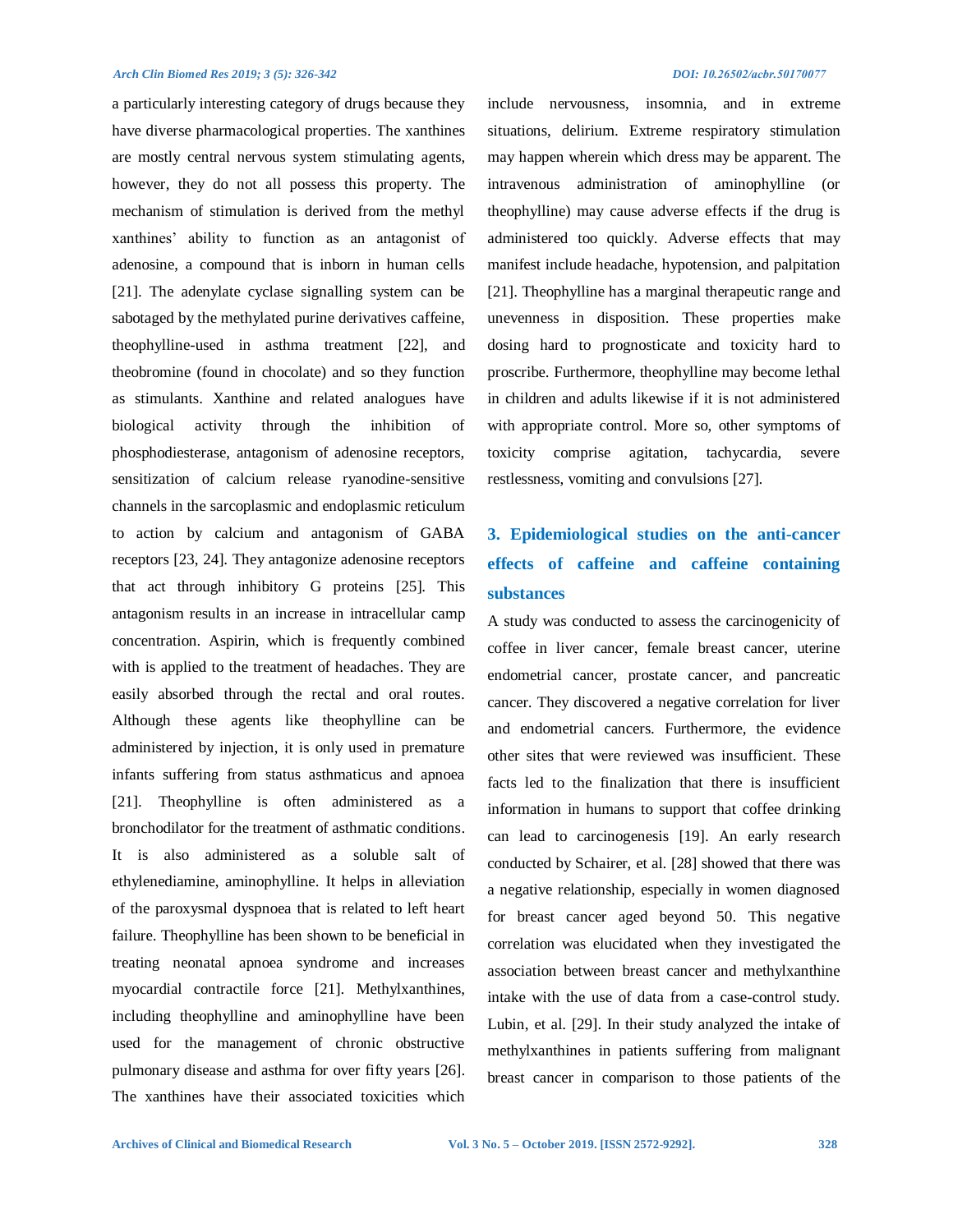benign breast cancer variety. They performed the analysis through adjusting by age and ethnic group and there was a reduced risk for developing the malignant phenotype. Another study provided proof that the inverse relation between coffee and Hepatocellular Carcinoma (HCC) is significant, however, inference on causality is still open to further discussions [30].

In subgroup analyses, Dong, et al. [31], showed that coffee consumption was strongly correlated with a reduction in the risk of incidences of pancreatic cancer in men. Moreover, among women in that population, an association was not observed. Several studies from the Asia-Pacific region, Europe, and North America also reported similar results. These results suggest coffee drinking and risk of pancreatic cancer have an inverse association. Another epidemiological study was conducted by Beehler, et al. [32] with participants, including 1932 breast cancer patients and 1895 controls with neoplastic conditions. They discovered a protective effect of coffee intake and not black tea intake on premenopausal breast cancer risk, however, the effect was not observed in postmenopausal breast cancer risk. Meta-analysis of case studies done by [33]. Product results that show that intake of coffee greatly reduces the risks of development of colorectal and colon cancers. The results were most pronounced in Europe and in the female population. Daily caffeinated coffee consumption was greatly correlated with a dosedependent decrement in the widespread presence of nonmelanoma skin cancer in Caucasian women. In a variation to caffeinated coffee consumption, the consumption of decaffeinated coffee on a daily basis was negatively associated with a remarkable difference in nonmelanoma skin cancer incidences reported by Caucasian women [34].

In a study done on 9650 subjects that gave information about their drinking habits in 1982–1984, it was discovered that consumption of caffeine and the normal ground coffee was linked to a reduced incidence of chronic liver disease. Hence, consumption of tea and coffee lowers the risk of developing chronic liver disease [35]. The effect of coffee (and other methylxanthines sources) on Type I vs Type II endometrial cancer (EC) risk have not been previously investigated until Uccella, et al. [36] did so. In the study that was conducted on 23,356 women that are past their menopause. The cases of Type I and Type II endometrial cancer cases were 471 and 71 respectively. These results imply that coffee may have a protective effect against Type I EC in postmenopausal obese women. Additionally, coffee have been linked with reduced risk of prostate cancer, breast cancer, endometrial cancer, colon cancer, and colorectal cancer [37] and inversely associated with mortality from allsites cancers [38]. Molecules that contain nitrogen and are sourced from marine and terrestrial organisms have been studied for the past few years to test their antitumor activity. These molecules comprise 1, 3, 7 trimethylxanthine (caffeine), and its several derivatives, referred to as 1, 3, 7- trialkylxanthines [20]. Besides, a study has shown caffeine's inhibition of tumourigenic growth induced by carcinogens. [39]. Results of a study done on female Sprague-Dawley rats showed that prolonged consumption of caffeine can lead to the significant inhibition of benign mammary gland tumorous development in DMBA-treated rats [40]. Caffeine has also been shown to be involved in the prevention of skin cancer induced by sunlight in both mice and humans. It does this by protecting against DNA damage, which is the major mutagenic outcome of UV radiation [34, 41]. The consumption of caffeinated coffee daily has been associated with a decreased prevalence of nonmelanoma skin cancer in Caucasian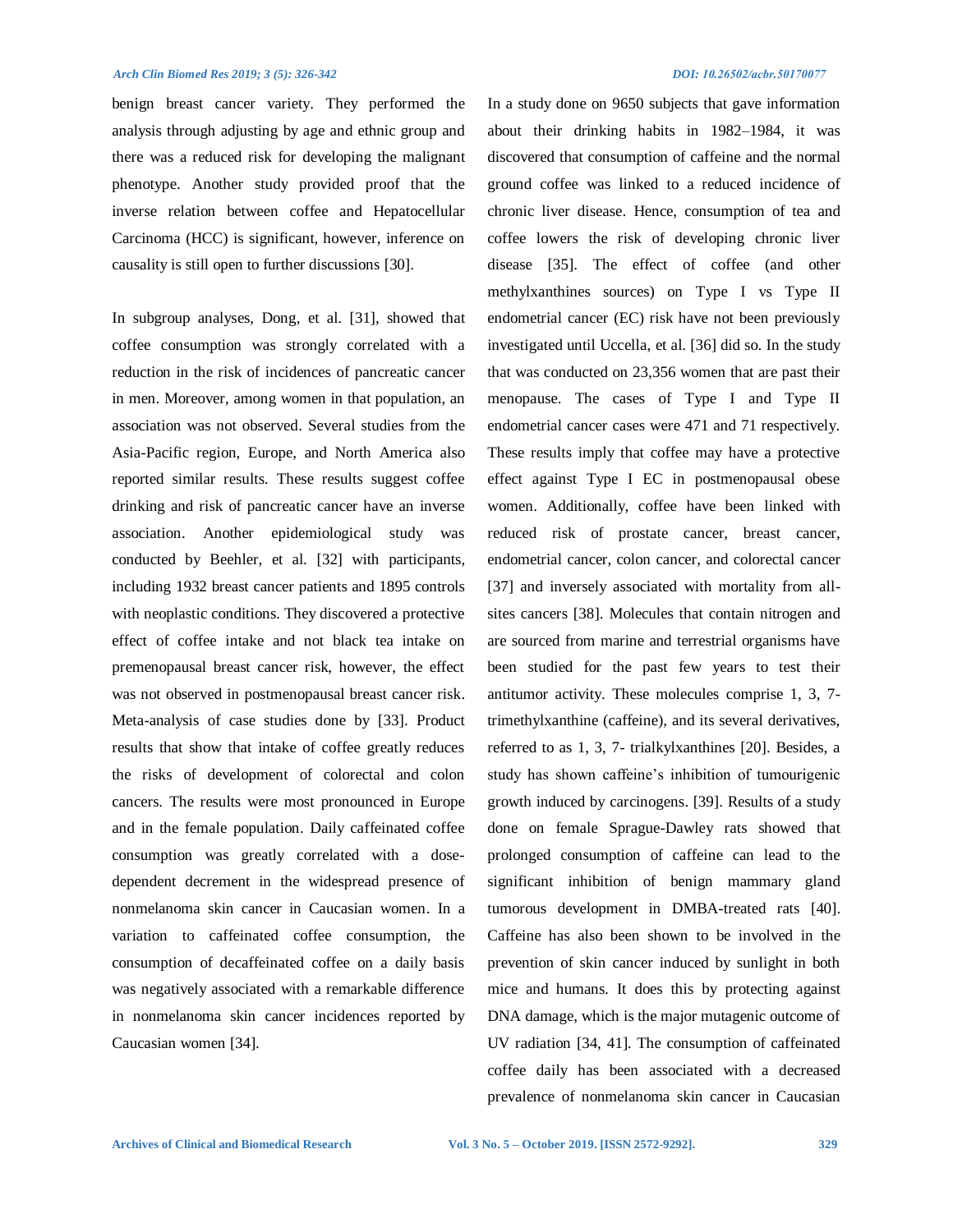women, and it is dose-related. When compared with caffeinated coffee, it was observed that the consumption of decaffeinated coffee daily did not result in a significant change, and was consequently, not associated with nonmelanoma skin cancer for Caucasian women [34]. The intake of caffeine and regular ground coffee was linked to reduced incidence of chronic liver disease, and this was recorded from a detailed drink information in 1982-1984 gotten from 9650 participants. Therefore, drinking of tea and coffee reduces the risk of developing chronic liver disease [35].

# **4. The individual effects of caffeine on cancer cell lines and animal models of cancer**

Molecules that contain nitrogen and are sourced from marine and terrestrial organisms have been studied for the past few years to test their antitumor activity. These molecules comprise 1, 3, 7-trimethylxanthine (caffeine), and its several derivatives, referred to as 1, 3, 7 trialkylxanthines [20]. Besides, a study has shown caffeine's inhibition of tumorigenic growth induced by carcinogens [39]. Results of a study done on female Sprague-Dawley rats showed that prolonged consumption of caffeine can lead to the significant inhibition of benign mammary gland tumorous development in DMBA-treated rats [40]. Caffeine has also been shown to be involved in the prevention of skin cancer induced by sunlight in both mice and humans. It does this by protecting against DNA damage, which is the major mutagenic outcome of UV radiation [34, 41]. The intake of caffeine at higher levels have been associated with some beneficial effects along with some health implications in pregnant women and children [7]. Treatment with caffeine greatly reduced the expression levels of hepatocarcinogenic markers than curcumin. This shows that when compared with curcumin, caffeine could serve as a more effective compound for the prevention of hepatocarcinogenesis in DEN-induced rats [42]. Another study observed a hepatoprotective effect against fibrosis in the groups receiving conventional coffee and 0. 1% caffeine, it was also observed that groups receiving instant coffee and 0. 1% caffeine had the greatest effects against liver carcinogenesis [43]. Eini, et al. [44] showed for the first time that treatment with caffeine can lead to an effective anti-tumor immune response promotion during the initiation of tumor, partly through the antagonism of the A2AR adenosine receptor. In a work done by Lou, et al. [45], caffeine at a concentration of 0.44 mg/ml was administered to lab mice for a period of 18 to 23 weeks as a component of the singular drinking fluid source. Ultraviolet light (UVB) was also concurrently applied as a carcinogen and the development of malignant and non-malignant tumors were prevented as a result of the caffeine treatment. The treatment also caused a decrease in the tumor size of another control group of mice. They concluded that their results show that caffeine essentially contributes to green and black tea's inhibition of the carcinogenic effects of UVB. Chung, et al. [46] studied caffeine and black tea's activity on lung tumorigenesis in F344 rats. The tumour was affected by the nicotine-sourced carcinogen, 4-(methylnitrosamino) -l-(3-pyridyl) -l-butanone (NNK) in a two-year study of biological activity. This study demonstrated for the first time that lung tumorigenesis as prevented in the subjects of study and this caffeine was responsible for this protection to a significant extent because it is a major component of tea. In the study by Huang, et al. [47], they found out that UVB-induced carcinogenesis was significantly inhibited by the administration of caffeine alone orally. Furthermore, the incorporation of caffeine to the decaffeinated teas instituted their inhibitory effects on UVB-induced carcinogenesis in the skin of SKH-1 mice. Caffeine and theobromine had an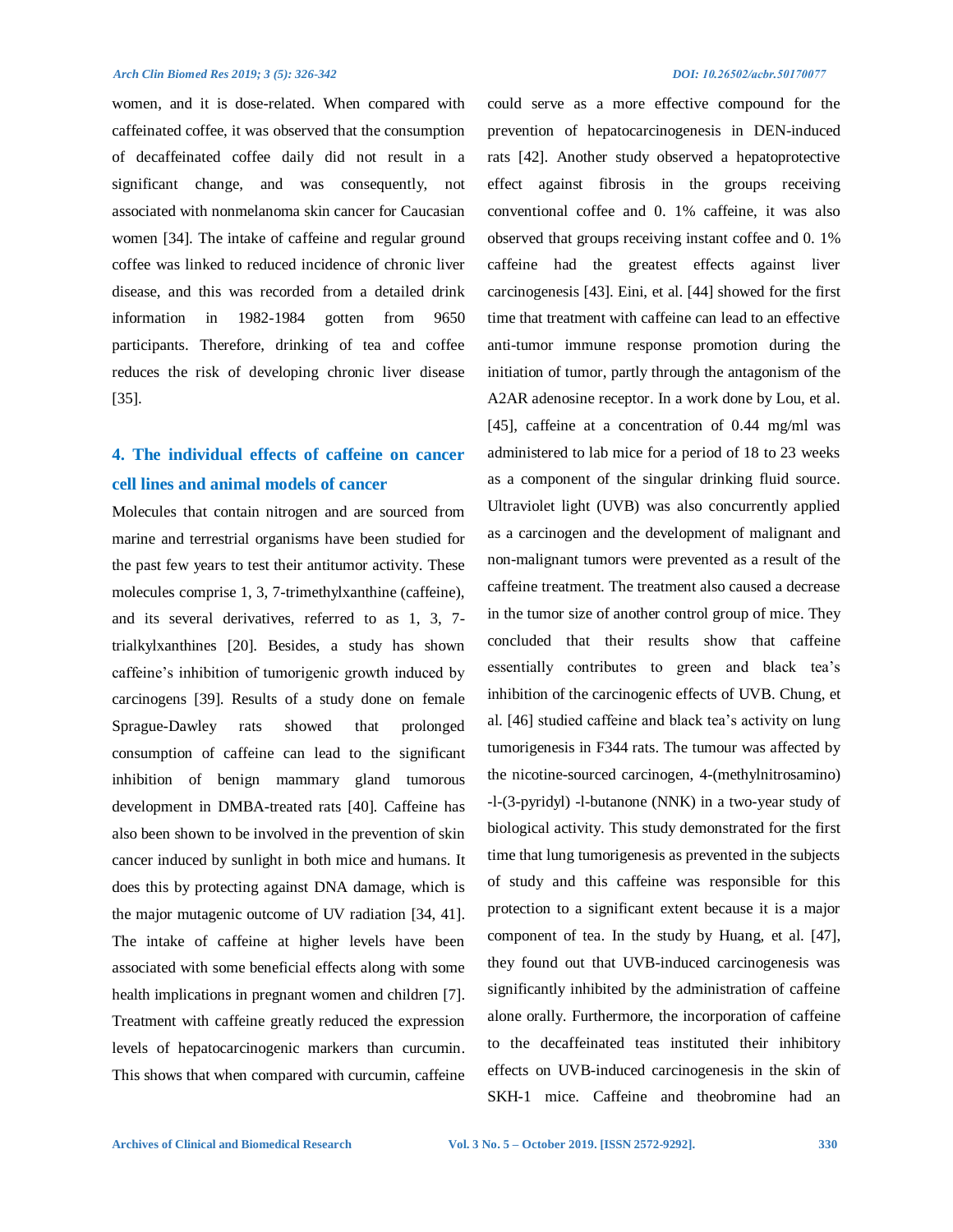inhibitory effect on the doxorubicin efflux from tumor cells (Ehrlich ascites carcinoma cell), increased the concentration of doxorubicin in a tumor, and enhanced doxorubicin antitumor-effect [48]. It was found that the combination atorvastatin and caffeine downregulated the levels of Phospho-Erk1/2, phospho-Akt, Survivin, and anti-apoptotic Bcl-2 protein [49]. In vitro studies showed that a number of compounds, including caffeine and kahweol, we're able to reduce the growth of human colorectal cancer cell lines, primarily by cell phase arrest and increasing apoptosis. It is of importance to establish the in vitro setting of the studies, as there is need to investigate the complexity of the organism as a whole [50]. Caffeine reduced the invasion in human glioblastomas LN229, U-87MG and GBM8401 cells [51]. Chen, Hwang [52] suggested a new mechanism of caffeine on glioma, by decreasing HDAC1 activity and/or by increasing p300 activity, caffeine could increase the death glioma cell. The loss of RT2 glioma cells seemed to occur after changes in HDAC1 and p300 activities. Motegi, et al. [39] found out that caffeine or theophylline administration along with DXR generated a synergistic anticancer effect in canine hemangiosarcoma cell line. Saito, et al. [53] showed that the combination of caffeine and adenovirusmediated transfer of PTEN (Ad-PTEN) caused a synergistic suppression of cell growth and an induction of apoptosis in colorectal cancer cells. Guaraná (A highly caffeinated food and caffeine inhibited some MAPKs proteins (p-HSP27 and p-p38) in MCF-7 breast cancer cell lines [54]. Additionally, guaraná inhibited mTORC2 (p-AKT) and mTORC1 (p-S6K) in MCF-7 cells, but only mTORC1 in HT-29 colorectal cell lines. Caffeine only inhibited the mTOR pathway in MCF-7 breast cancer cell lines. There is a notable paucity of research done on with caffeine on animal models of cancer [40, 45, 46, 55-60] relative to the cell line models. The recent work was done by Higuchi, et al. [56] on Synovial sarcoma (SS), a recalcitrant neoplasm with low chemosensitivity in patient-derived orthotopic xenograft (PDOX) mouse model. Their results suggested that combining oral rMETase (recombinant methioninase) and caffeine together with first-line chemotherapy can be greatly efficient for SS and has clinical potential for this unmanageable disease. Furthermore, they posited that caffeine boosts the effectiveness of anticancer drugs by affecting cell-cycle arrest induced by drugs and intensifying successive apoptosis which is buttressed by studies by Wang, et al. [61] in lung cancer cells, Wang, et al. [49] in prostate cancer cells and by Bode, Dong [62] in their review. An early study by wolfram, et al. [40] showed that prolonged consumption of caffeine can lead to the significant inhibition of benign mammary gland tumorous development in DMBA-treated female rats. A genome-wide study by Bartkova, et al. [63] with the use of allelic imbalance assessment, showed that human cells activate an ATR/ATM-regulated DNA damage response network early in tumorigenesis (before genomic instability and malignant conversion), and those that delays or prevents cancer. A study was done on an experimental model of pancreatic carcinogenesis, pancreatic intraepithelial lesions in mice was induced using DMBA [55]. In this study, an association between caffeine and pancreatic cancer was not observed, the results also showed that the caffeine group (15%) had a similar relative frequency of invasive adenocarcinoma to that of the water group (16. 6%). Another study showed that the invasion of glioma cells and tumor growth was reduced by caffeine through ROCKcathepsin B/FAK/ERK signalling pathway in orthotopic xenograft animal model, and this study supports the possible anti-cancer effect of caffeine in glioma therapy [51].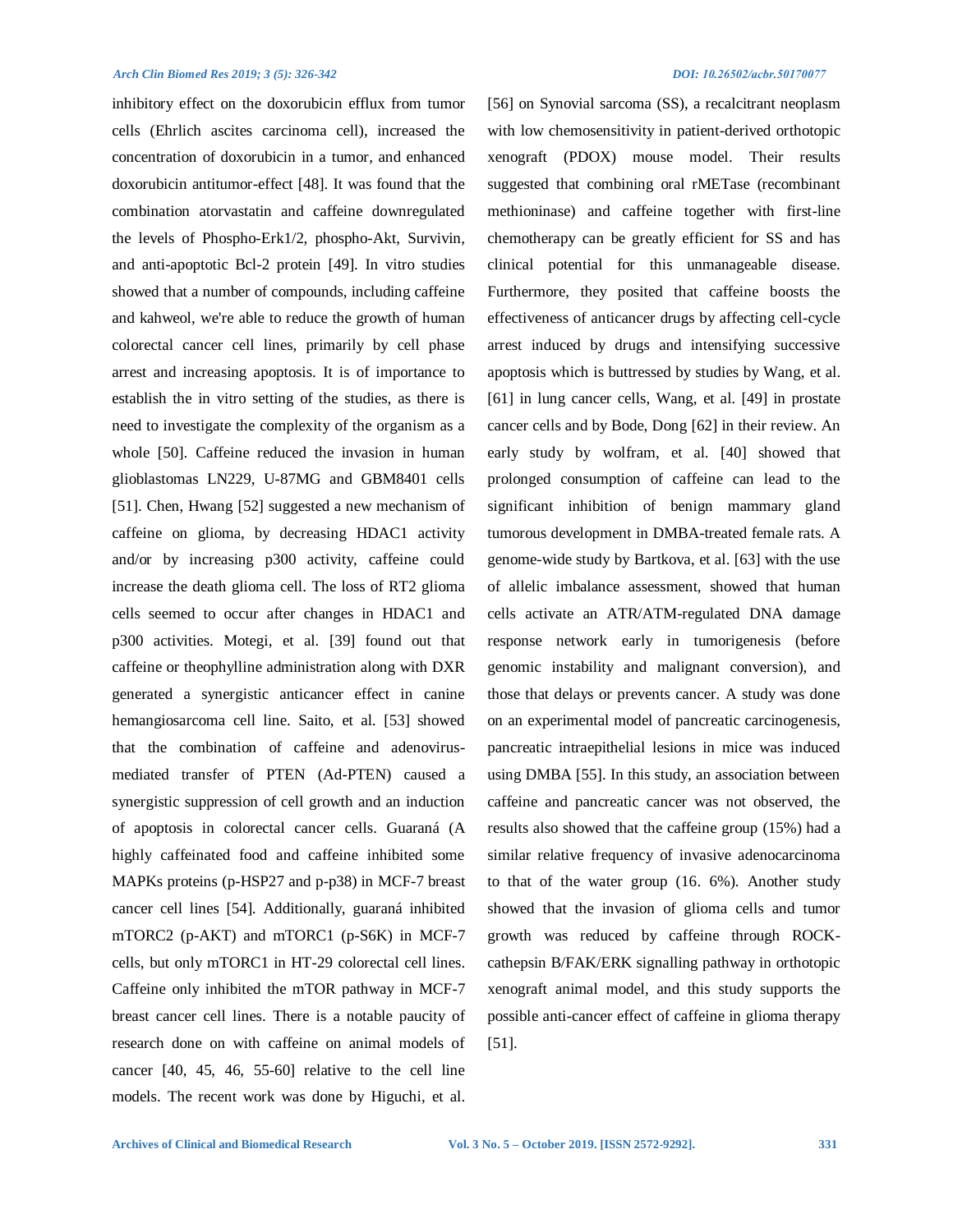# **5. The combined effects of caffeine and chemotherapeutic agents on cancer cell lines and in chemotherapy**

Tomita, Tsuchiya [64] stated that reports have shown that caffeine, which seems to have an inhibiting effect on DNA repair actually enhances the cytotoxicity of DNA damaging agents (Example ultraviolet light and alkylating agents) on cancer cell lines. They studied the effects of several combinations of several anticancer agents (including cisplatin, 4 hydroxyperoxycyclophophamide, mitomycin C, adriamycin, vincristine and methotrexate) with caffeine against cultured human sarcoma cells. Furthermore, they suggested that cisplatin, cyclophosphamide, mitomycin C and Adriamycin had their DNA-damaging effects enhanced by caffeine. Cisplatin was shown to possess the most synergistic effects of the DNA synthesis-inhibiting drugs. When 4 mg of caffeine was given once a day for three days after the administration of cisplatin, marked regression of the sarcoma was observed in groups treated with 5 or 10 mg/kg of cisplatin, without significant weight loss. These results indicate that caffeine enhances the antitumor effect of cisplatin on transplanted osteosarcoma in BALB/C athymic mice [65]. Caffeine boosts the effectiveness of anticancer drugs by affecting cell-cycle arrest induced by drugs and intensifying successive apoptosis [56]. A contrasting result was found in Mohammadrezaei, et al. [66] when they showed that low-dose doxorubicin induced senescence in MCF-7 cell breast cancer cells via ATM and chk2 activation. However, the sensitivity of the cells to doxorubicin-induced senescence could not be increased by caffeine, chk2 inhibitor and a combination of chk2 inhibitor, caffeine and doxorubicin. A very early work by Tsuchiya, et al. [67] on thirty-six patients with histologically high-grade softtissue sarcomas were treated with caffeine-potentiated chemotherapy with standard drugs doxorubicin and cisplatin and conservative surgery. Furthermore, nine patients had stage III disease, of which eight patients died of metastatic disease within two and a half years from the beginning of the treatment. They concluded that caffeine-potentiated chemotherapy and limbsparing surgery produced beneficial results for stage II nonmetastatic soft-tissue sarcomas. However, the problem of treatment for stage III metastatic soft-tissue sarcomas remained unsolved. Kimura, et al. [68] reported results of caffeine-potentiated chemotherapy for patients with osteosarcoma with pulmonary metastases and discovered that there was prolonged survival of patients in the experiment. Nakata, et al. [69] used caffeine with ifosfamide, and using a novel drug delivery system with Span 80 nano-vesicles, the tumorspecific caffeine-potentiated chemotherapy for murine osteosarcoma was administered. The result showed significant antitumor effects, as well as limited adverse effects. Another study by Karita, et al. [70] used liposomes containing polyethylene glycol encapsulated cisplatin (CDDP-L) as the drug delivery system. In osteosarcoma bearing rats administered with CDDP-L, it was observed that the antitumor effect was not only improved by the caffeine co-administration but also by the increasing the dosing period of caffeine. The effect of caffeine-potentiated chemotherapy for clear cell sarcoma in five patients was reported in this study [71]. Four patients responded to preoperative chemotherapy. Out of the five patients, only one underwent local recurrence. Development of new distant metastasis was observed in one patient. All five patients survived. Treatment with caffeine-potentiated chemotherapy can be effective for clear cell sarcoma not only as initial therapy, but also as salvage therapy. Paclitaxel (Taxol) is a chemotherapeutic agent that exists naturally and is isolated from the bark of the Pacific Western yew. Gururajanna, et al. [72] showed that both Caffeine and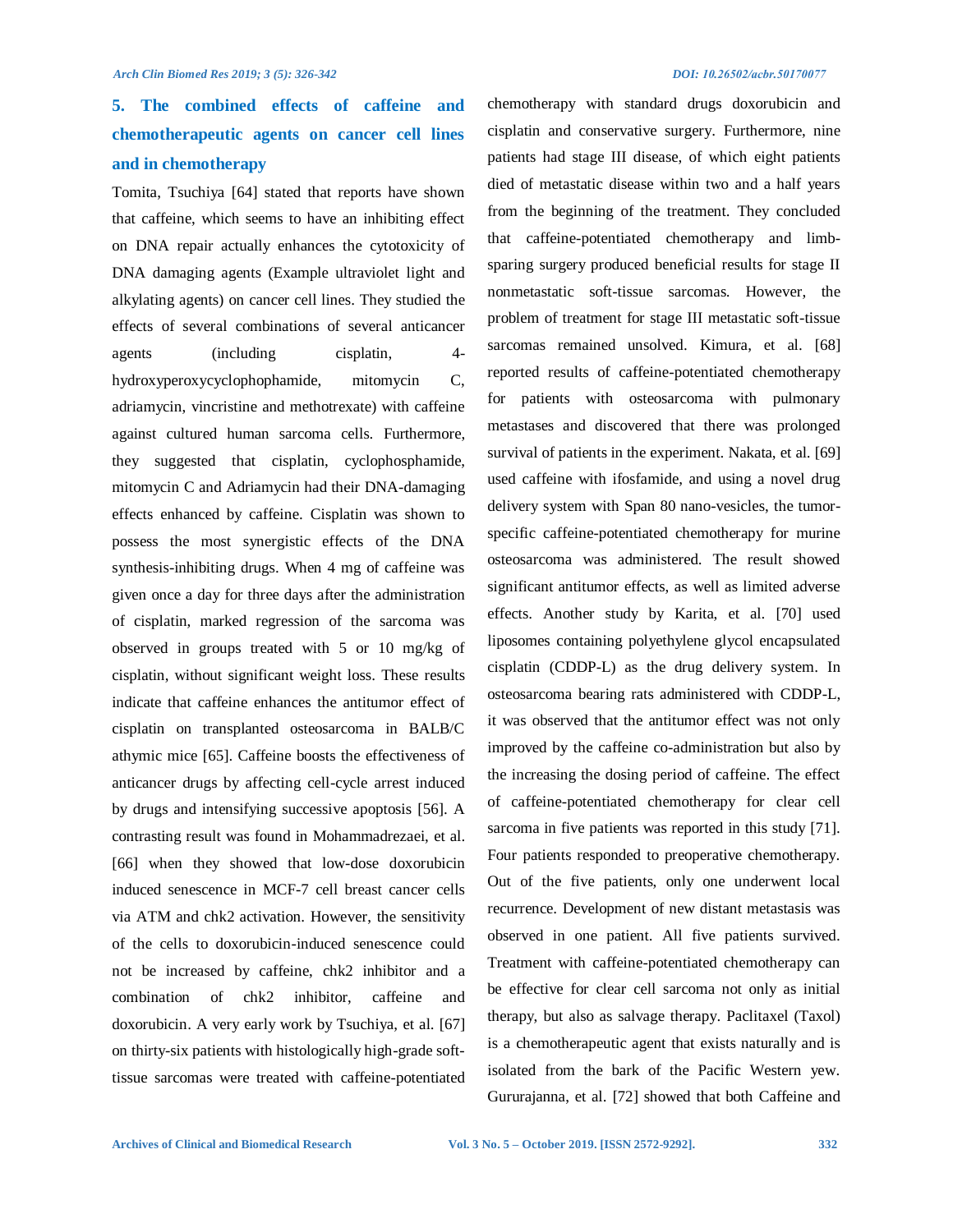Taxol are efficient in triggering of cell growth inhibition, cell cycle arrest and eventually leads to the death of pancreatic adenocarcinoma cells. The study showed that these effects were less in cells with the p53 mutation cells and more in cells containing the wildtype p53, and this suggests an essential role of p53 in determining the effects of these agents in pancreatic cancer cells. Three categories of purine antagonists have been shown to be applied in cancer chemotherapy. Thiopurines, 6-thioguanine (6-TG) and 6 mercaptopurine (6-MP) were applied in the treatment of leukaemia in the early 1950s. However 6 mercaptopurine is an acceptable drug for the perpetuation of recovery in acute childhood lymphocytic leukaemia when combined with methotrexate [73]. Both 6-MP and 6-TG inhibit new purine bases, production and they are integrated into the DNA strand [74]. In a work done by Motegi, et al. [39], xanthine derivatives in combination with doxorubicin and without doxorubicin were applied to canine hemangiosarcoma cell lines. The anticancer properties were elucidated by evaluating the growth of tumor cells, cytotoxic effects on cancer cells and apoptosis (through measurement of annexin V or caspase 3/7 protein gene expression). According to their study, xanthine derivatives (theophylline and caffeine) induced apoptosis in the cancer cell lines and after treatment, annexin V and caspase 3/7 expressions were observed; they also showed that the xanthine derivatives increased the cytotoxic effects of doxorubicin. Another xanthine derivative, 1-methyl-3-propyl-7-butylxanthine (MPBX) was shown to improve the antitumor activity of idarubicin against P388 leukemia cells; suppression of bone marrow was also observed by Sadzuka, et al. [75]. Caspase-3 activation studies on CRL5985 and HTB182 lung cancer cell lines showed that treatment with caffeine augments the apoptotic effects of cisplatin on the cells [61].

# **6. Molecular pathways implicated in the anticancer activity of caffeine**

## **6.1 Caffeine's involvement in the cellular DNA damage related pathway**

It is well known that DNA damage response (DDR) involves two major kinases the Rad3-related (ATR) and Ataxia Telangiectasia mutated (ATM) [76, 77]. The protein kinases Rad3-related (ATR) and Ataxia Telangiectasia mutated (ATM) are members of the Phosphatidyl inositol 3-kinase-like family (PIKKs). They are involved in an essential role regarding the response of cells to damage of the DNA [78-80]. Caffeine has been shown to abolish the  $G<sub>2</sub>/M$  DNA damage checkpoint of mammals through the inhibition of Ataxia-Telangiectasia-mutated (ATM) Kinase activity [81-83]. It was further shown that the checkpoint is accompanied by Cdc25c phosphorylation in the nucleus after of cells exposure to gamma radiation [81] this implies that damaged cells have a marked increase in phosphorylation of Cdc25c. In human cells, the damage-induced delay in G2 is mostly due to the inhibitory phosphorylation of Cdc2 [84]. Furthermore, Chk2/Cds1 protein localizes in the nucleus and phosphorylates Cdc25C as part of the cascade of cell arrest in response to damage. In the experiment by Zhou, et al. [81], it was found that treatment of gamma irradiated cells with caffeine inhibited the activation of Chk2/Cds1. They further suggested that ATM is a direct kinase for Chk2/Cds1 which suggests that caffeine can inhibit cell cycle arrest by inhibiting the phosphorylation of Chk2/Cds1 by ATM. A study also reported that caffeine inhibits ATM kinase activity directly in vitro [84]. Sarkaria, et al. [85] stated that the radio sensitizing effects of caffeine are linked to the inhibition of the protein kinase ATM and ATR activities and that both proteins are significant targets for the development of novel anticancer agents. Treatment with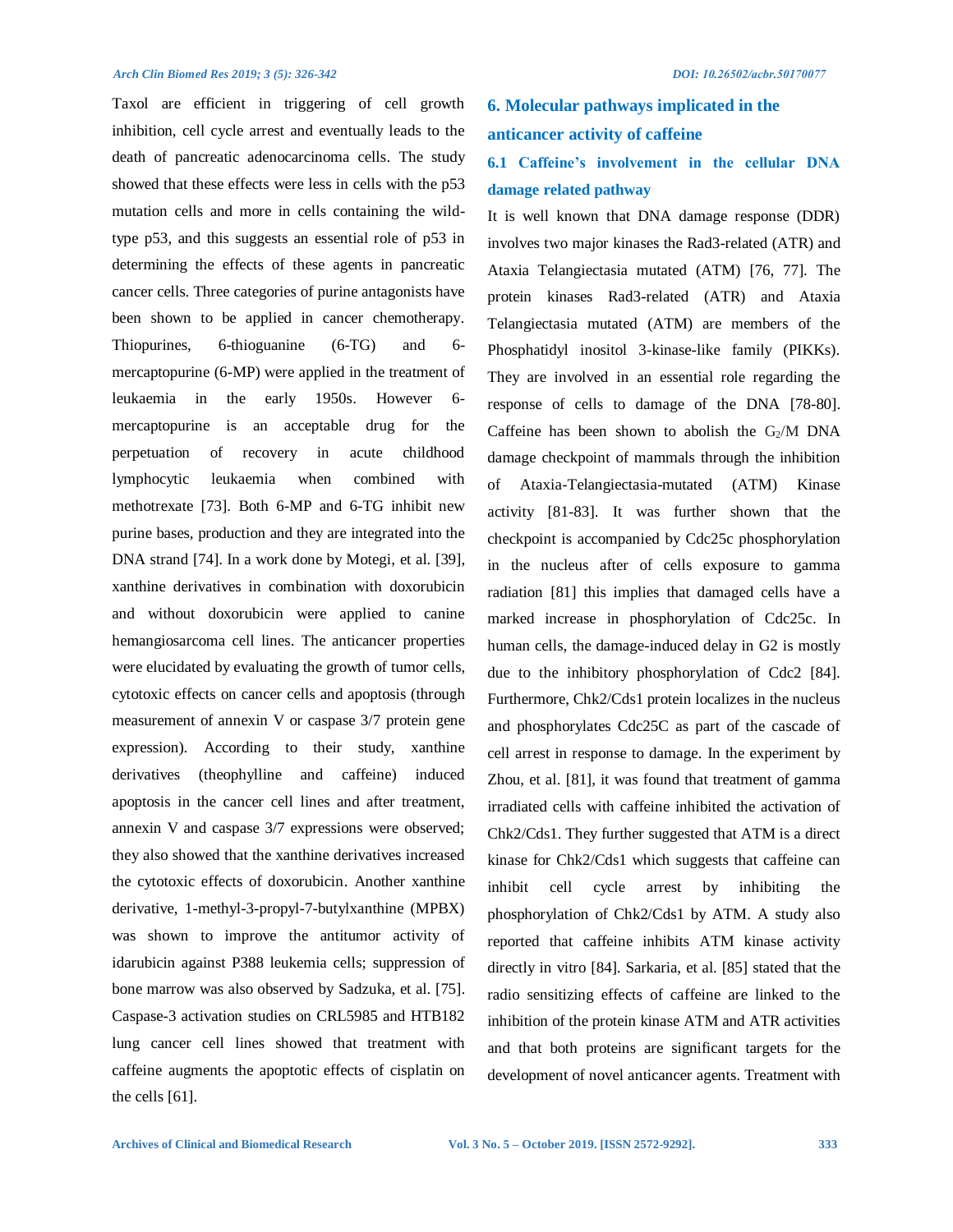caffeine treatment led to the rapid loss, by proteasomal degradation, of both Dna2, a nucleus that facilitates one of two extensive resection pathways, and Sae2, a nucleus that plays a role in the early steps of resection [86]. In human fibroblasts that express telomerase, caffeine was also able to overturn the G2 and S responses which are dependent on ATM and S checkpoint response that is dependent on ATR. The damages were induced Ionizing Radiation and Ultraviolet radiation, respectively [87].

#### **6.2 Caffeine's induction of apoptosis**

Cisplatin is an example of an alkylating agent that damages DNA and so it is applied in cancer chemotherapy. Unfortunately, cisplatin's anticancer activity reduces rapidly as the cancer cells become resistant to the drug and consequently results in an unsuccessful chemotherapeutic regimen. Caspase-3 activation studies on CRL5985 and HTB182 lung cancer cell lines showed that treatment with caffeine augments the apoptotic effects of cisplatin on the cells [61]. Liu, et al. [88] examined the anticancer effects of caffeine on gastric cancer cells in vitro. They determined the association of the apoptosis-related caspase-9/-3 pathway with these anti-cancer properties. They also studied the continuous anti-proliferative activity of caffeine on the gastric cancer cell lines. Results from this study revealed that caffeine notably inhibited the growth of the gastric cancer cell lines and caused apoptosis through the activation of the caspase‑9/-3 pathway. The treatment with caffeine caused an increase in the activation of caspase-9 and -3 and an increase in the levels of expression of Cyt-c in the gastric cancer cell line, compared with the control group. Moreover, caffeine's anticancer effects seemed to be continuous because the caspase-9/-3 pathway maintained its activity even after the withdrawal of caffeine. A contrasting result was stipulated by pretreatment of CRC cells with caffeine, the levels of the antiapoptotic Bcl-2 family member, Mcl-1 was increased, thereby resulting in a significant inhibition of paclitaxel-induced cytotoxicity. Saito, et al. [53] implicated the abrogation of G(2)/M arrest, down regulation of the Akt pathway, and modulation of the p44/42MAPK pathway in the synergistic effects of caffeine against colorectal cancer cell lines. Horrigan, et al. [89] demonstrated that the camp/PKA pathway mediates the effect of suppression caffeine has on LPSinduced TNF-α production, possibly due to the inhibition of camp-phosphodiesterase. The derivatives of Methylxanthine (caffeine and theophylline) can effectively induce apoptosis and autophagy in gastric cancer cell by activation of PTEN and suppression of PI3K/Akt/mTOR pathway [90]. Caffeine significantly reduced the expression levels of HIF-1 $\alpha$  and VEGF in glioblastoma cells exposed to hypoxia. The mediation of this effect is achieved through the inhibition of MAPK/ERK and PI3K/Akt signalling pathways [91]. Jia, et al. [92] found that splicing factor SRp20 (SFRS3) is over expressed in cancers. Furthermore, RNAimediated reduction of SRp20 expression in cancer cells caused them to show G2/M arrest, apoptosis and growth retardation. Lu, et al. [93] showed that a higher caffeine dose downregulated SRSF3 and p53 $α$ , and thus suggest the active functions of p53 in stimulation of caffeine. Caffeine has also been shown to have a potential role in regulating the initiation, progression and maintenance of tumors, by downregulating the proto-oncogene SRSF3 [92, 94]. Lu, et al. [95] found out that caffeine application can boost UVB-induced increases in apoptosis by p53- and Bax-independent pathways. Dubrez, et al. [96] reiterated the independence of caffeine to cell-cycle related activities and caffeine synergizes with p53 for inducing cell death through a cell cycle-independent mechanism. This mechanism involves the mitochondrial translocation and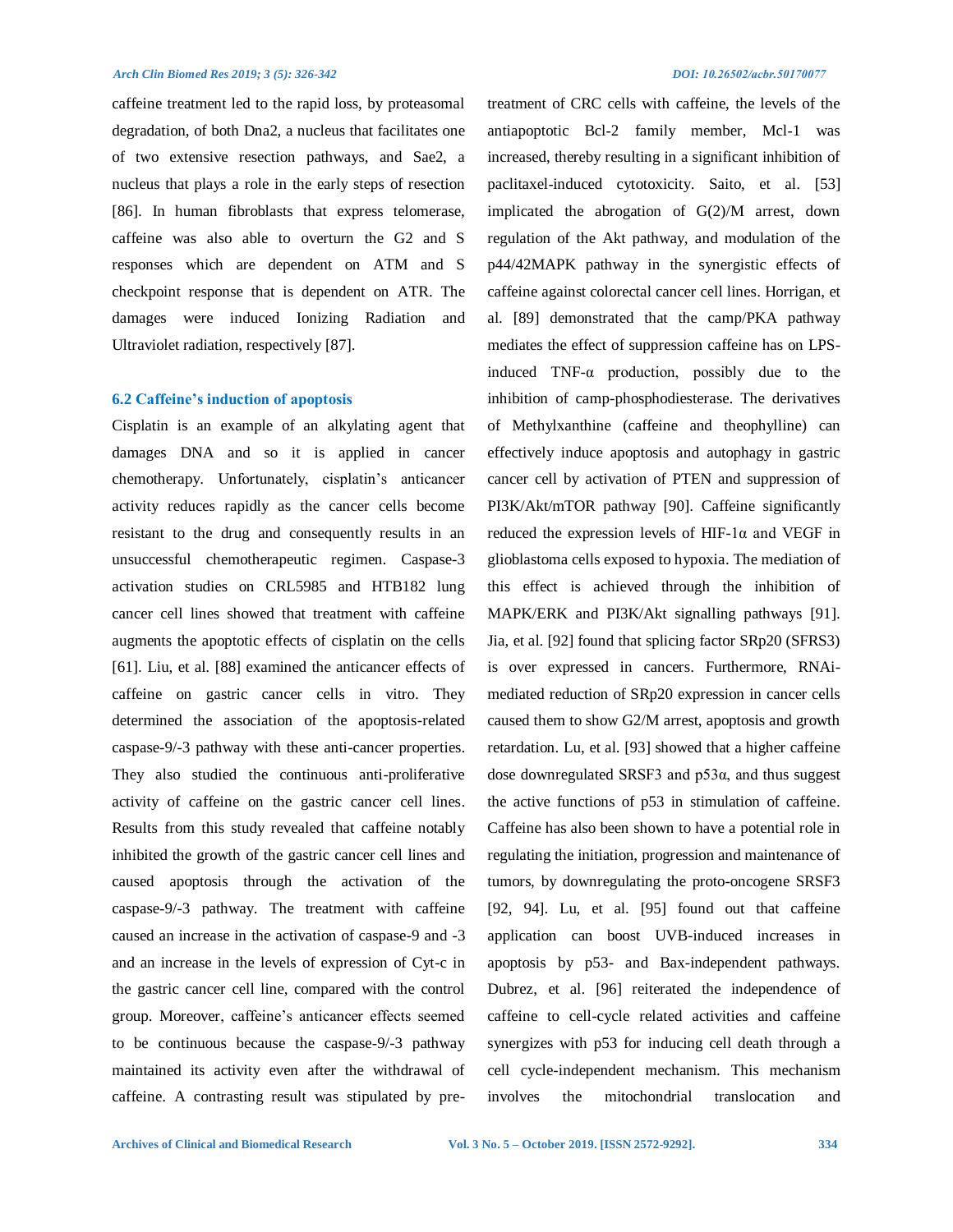conformational change of BAX protein. The invasion of glioma (Brain tumor) cells was decreased by caffeine through the ROCK-cathepsin B/FAK/ERK signalling pathway [51]. Another work also showed that caffeine was also prevented the progression glioma cells through induction of apoptosis, caused higher expression levels of FoxO1 gene and as well proapoptotic target Bim [97].

## **3. Other implicated molecular pathways in caffeine's anticancer activity**

Lastly, another caffeine-induced effect is mediated through the inhibition of adenosine receptors. This effect may alter HIF1 alpha stability in addition to the expression levels of VEGF and interleukin-8 in tumor cells, which could directly influence the neovascularization of human tumors [98]. Another mechanism of caffeine seems to involve the inhibition of the extracellular signal-regulated kinase 1/2 (ERK1/2), p38, and Akt, which then leads to a marked decrease in the accumulation of adenosine-induced HIF-1α, activation of VEGF transcription, and accumulation of VEGF and IL-8 protein [99]. Research by Dong, et al. [100] showed that caffeine may stop the growth of Human Hepatocellular Carcinoma via the Akt signalling pathway. Caffeine also improved the autophagic flux in hepatic stellate cells, which was caused by Endoplasmic reticular stress via the IRE1-α signalling pathway [101].

## **7. Conclusion**

Caffeine has been shown to have activity at all stages of cancer development. These include preventing initiation of carcinogenesis, induce apoptosis abolish checkpoint of DNA damage, inhibit angiogenesis, possess antitumor activity in vivo and enhance the chemotherapeutic effects of anticancer drugs. It has also been shown to be used in experimental chemotherapy as well as its fellow xanthine analogues. Epidemiological evidence also points towards the recommendation of its consumption as a result of beneficial anti-cancer activity. Caffeine has shown promise as a very good anticancer agent and more translational research experiments could be conducted to discover novel insights about its activity. This review has presented clearly about current literature on the landscape of the anticancer activity of caffeine as stated.

## **Author disclosure statement**

No competing financial interests exist in the publication of this work.

## **Acknowledgment statement**

Enoma D. O was responsible for defining the content of the work, and major contribution of materials in the subject area. Dokunmu T. O was responsible for providing general oversight, direction, content addition and proof reading the contributions added to the work. Obi P. O. Was responsible for adding content to the work and also working on the grammar and plagiarism of the work.

## **Conflicts of interest**

There are no conflicts of interest declared in the completion of this work.

### **References**

- 1. Stransky B, Galante P. Application of Bioinformatics in Cancer Research. In Eds.: Chou WCS. An Omics Perspective on Cancer Research. Dordrecht: Springer Netherlands (2010): 211-233.
- 2. Alberts B, Johnson A, Lewis J, Morgan D, Raff M, et al. Molecular Biology of the Cell, Sixth Edition. Taylor and Francis Group (2014).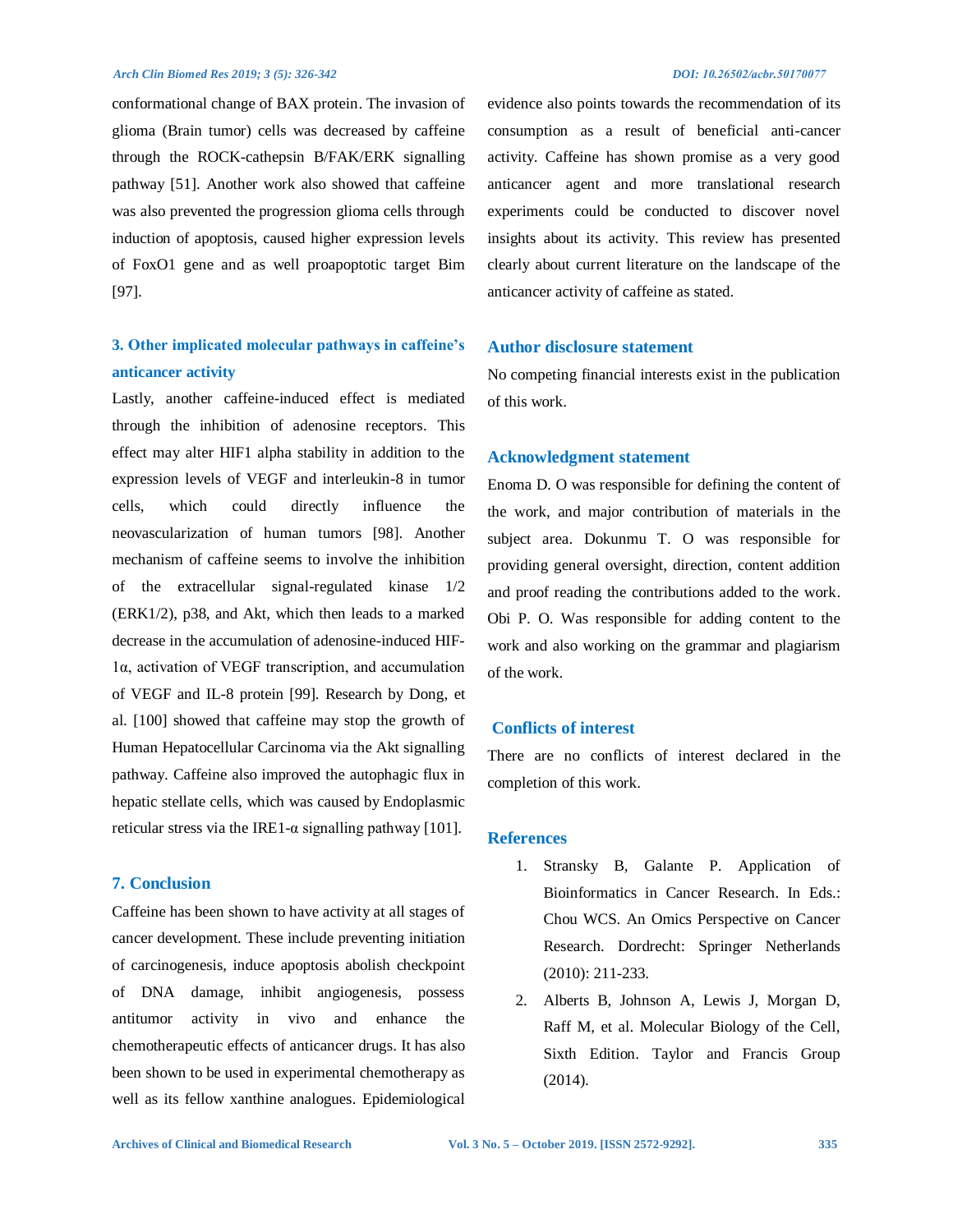- 3. Duojiao Wu, Catherine M Rice, Xiangdong Wang. Cancer Bioinformatics: A new approach to systems, clinical medicine. BMC Bioinformatics 1 (2012): 71.
- 4. Lindsey A Torre, Freddie Bray, Rebecca L Siegel, Jacques Ferlay, Joannie Lortet‐Tieulent, et al. Global cancer statistics, 2012. CA: A Cancer Journal for Clinicians 2 (2015): 87-108.
- 5. Ferlay J, Shin HR, Bray F, Forman D, Mathers C, et al. Estimates of worldwide burden of cancer in 2008: GLOBOCAN 2008. International journal of cancer 12 (2010): 2893-2917.
- 6. Bray F, Ferlay J, Soerjomataram I, Siegel RL, Torre LA, et al. Global cancer statistics 2018: GLOBOCAN estimates of incidence and mortality worldwide for 36 cancers in 185 countries 6 (2018): 394-424.
- 7. Heckman MA, Weil J, De Mejia EG. Caffeine (1, 3, 7-trimethylxanthine) in Foods: A Comprehensive Review on Consumption, Functionality, Safety, and Regulatory Matters. 3 (2010): R77-R87.
- 8. Barone JJ, Roberts HR. Caffeine consumption. Food and Chemical Toxicology 1 (1996): 119- 129.
- 9. Mejia EGd, Ramirez-Mares MV. Impact of caffeine and coffee on our health. Trends in Endocrinology and Metabolism 10 (2014): 489-492.
- 10. Cano-Marquina A, Tarín JJ, Cano A. The impact of coffee on health. Maturitas 1 (2013): 7-21.
- 11. Dong-Chul You, Young-Soon Kim, Ae-Wha Ha, Yu-Na Lee, Soo-Min Kim, et al. Possible health effects of caffeinated coffee consumption on Alzheimer's disease and

cardiovascular disease. Toxicological research 1 (2011): 7-10.

- 12. Grosso G, Micek A, Castellano S, Pajak A, Galvano F. Coffee, tea, caffeine and risk of depression: A systematic review and doseresponse meta-analysis of observational studies. Molecular nutrition and food research 1 (2016): 223-234.
- 13. Nieber K. The Impact of Coffee on Health. Planta Med 16 (2017): 1256-1263.
- 14. O'Keefe JH, DiNicolantonio JJ, Lavie CJ. Coffee for Cardioprotection and Longevity. Progress in Cardiovascular Diseases 1 (2018): 38-42.
- 15. Ludwig IA, Clifford MN, Lean MEJ, Ashihara H, Crozier A. Coffee: biochemistry and potential impact on health. Food and Function 8 (2014): 1695-1717.
- 16. Gaascht F, Dicato M, Diederich M. Coffee provides a natural multitarget pharmacopeia against the hallmarks of cancer. Genes and nutrition 6 (2015): 51-51.
- 17. Kang NJ, Lee KW, Kim BH, Bode AM, Lee HJ, et al. Coffee phenolic phytochemicals suppress colon cancer metastasis by targeting MEK and TOPK. Carcinogenesis 6 (2011): 921-928.
- 18. Gan RY, Zhang D, Wang M, Corke H. Health Benefits of Bioactive Compounds from the Genus Ilex, a Source of Traditional Caffeinated Beverages. 11 (2018): 1682.
- 19. Loomis D, Guyton KZ, Grosse Y, Lauby-Secretan B, El Ghissassi F, et al. . Carcinogenicity of drinking coffee, mate, and very hot beverages. The Lancet Oncology 7 (2016): 877-878.
- 20. Sultani HN, Ghazal RA, Hayallah AM, Abdulrahman LK, Abu-Hammour K, et al.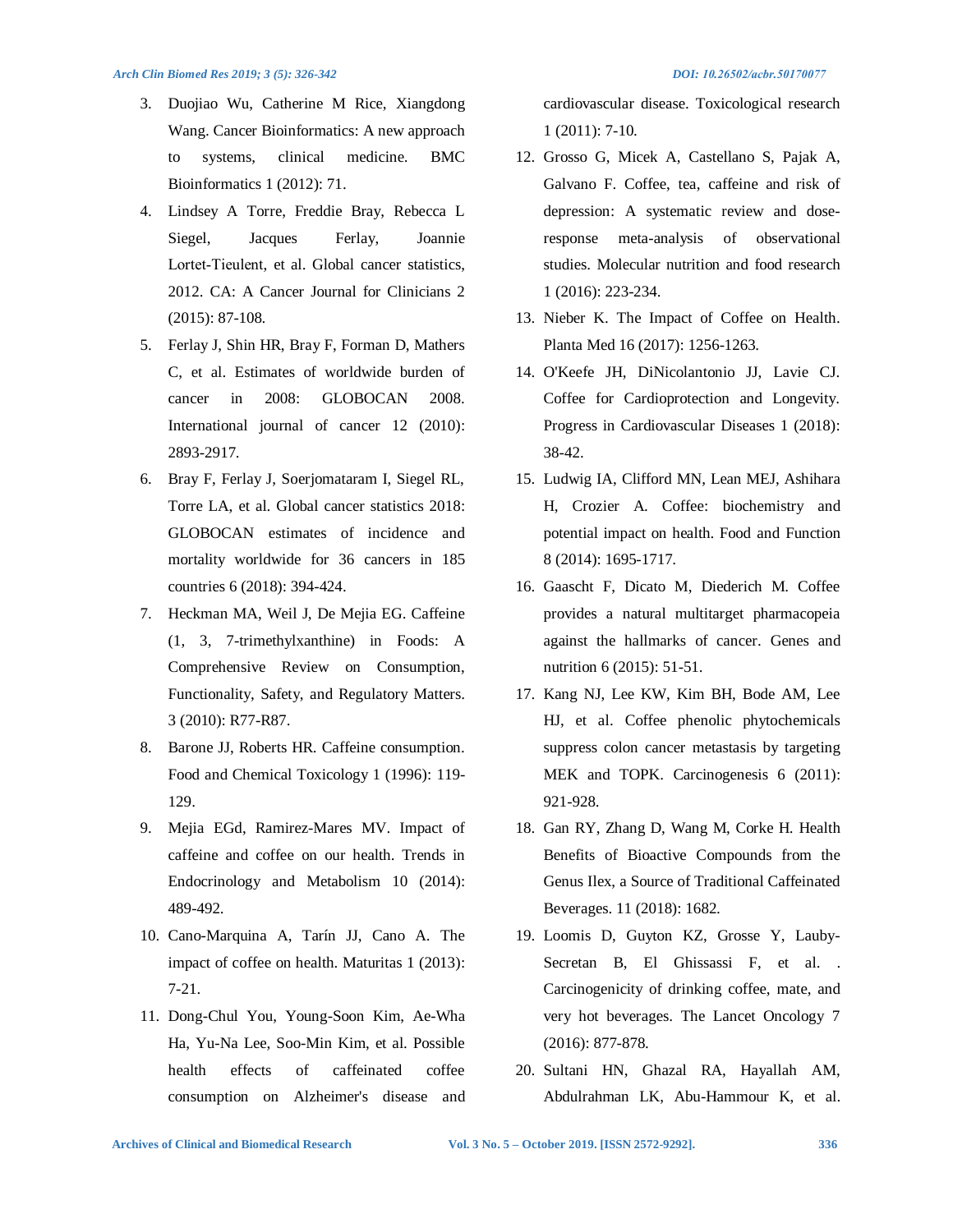Inhibitory Effects of New Mercapto Xanthine Derivatives in Human mcf7 and k562 Cancer Cell Lines. Journal of Heterocyclic Chemistry 1 (2017): 450-456.

- 21. Craig CR, Stitzel RE. Modern Pharmacology with Clinical Applications. Lippincott Williams and Wilkins (2004): 1-824
- 22. Jenne JW. Theophylline is used in asthma. Some current issues. Clinics in chest medicine 4 (1984): 645-658.
- 23. Daly JW. Caffeine analogs: biomedical impact. Cellular and molecular life sciences: CMLS 16 (2007): 2153-2169.
- 24. Darío Echeverri, Félix R Montes, Mariana Cabrera, Angélica Galán, Angélica Prieto. Caffeine's Vascular Mechanisms of Action. Int J Vasc Med (2010): 834060-834060.
- 25. Van der Walt MM, Terre'Blanche G, Petzer A, Lourens ACU, Petzer JP. The adenosine A2A antagonistic properties of selected C8 substituted xanthines. Bioorganic Chemistry (2013): 49-58.
- 26. DiPiro JT. Concepts in Clinical Pharmacokinetics. American Society of Health-System Pharmacists (2010).
- 27. Griffin JP, D'Arcy PF. A Manual of Adverse Drug Interactions. Elsevier Science: (1997): 1- 649.
- 28. Schairer C, Brinton LA, Hoover RN. Methylxanthines and breast cancer. International journal of cancer 4 (1987): 469- 473.
- 29. Lubin F, Ron E, Wax Y, Modan B. Coffee and methylxanthines and breast cancer: a casecontrol study. Journal of the National Cancer Institute 3 (1985): 569-573.
- 30. Bravi F, Bosetti C, Tavani A, Bagnardi V, Gallus S, et al. Coffee drinking and

hepatocellular carcinoma risk: a meta-analysis. Hepatology (Baltimore, Md.) 2 (2007): 430- 435.

- 31. Jie Dong, Jian Zou, Xiao-Feng Yu. Coffee drinking and pancreatic cancer risk: a metaanalysis of cohort studies. World journal of gastroenterology 9 (2011): 1204-1210.
- 32. Beehler GP, Baker JA, McCann SE, Jayaprakash V, Moysich KB, et al. Consumption of Coffee, but Not Black Tea, Is Associated with Decreased Risk of Premenopausal Breast Cancer. The Journal of Nutrition 1 (2006): 166-171.
- 33. Li G, Ma D, Zhang Y, Zheng W, Wang P. Coffee consumption and risk of colorectal cancer: a meta-analysis of observational studies. Public Health Nutrition 2 (2013): 346- 357.
- 34. Abel EL, Hendrix SO, McNeeley SG, Johnson KC, Rosenberg CA, Mossavar-Rahmani Y, Vitolins M, Kruger M. Daily coffee consumption and prevalence of nonmelanoma skin cancer in Caucasian women 5 (2007): 446-452.
- 35. Ruhl CE, Everhart JE. Coffee and Tea Consumption Are Associated With a Lower Incidence of Chronic Liver Disease in the United States. Gastroenterology 6 (2005): 1928-1936.
- 36. Uccella S, Mariani A, Wang AH, Vierkant RA, Cliby WA, et al. Intake of coffee, caffeine and other methylxanthines and risk of Type I vs Type II endometrial cancer. Br J Cancer 7 (2013): 1908-1913.
- 37. Grosso G, Godos J, Galvano F, Giovannucci EL. Coffee, Caffeine, and Health Outcomes: An Umbrella Review. Annual review of nutrition (2017): 131-156.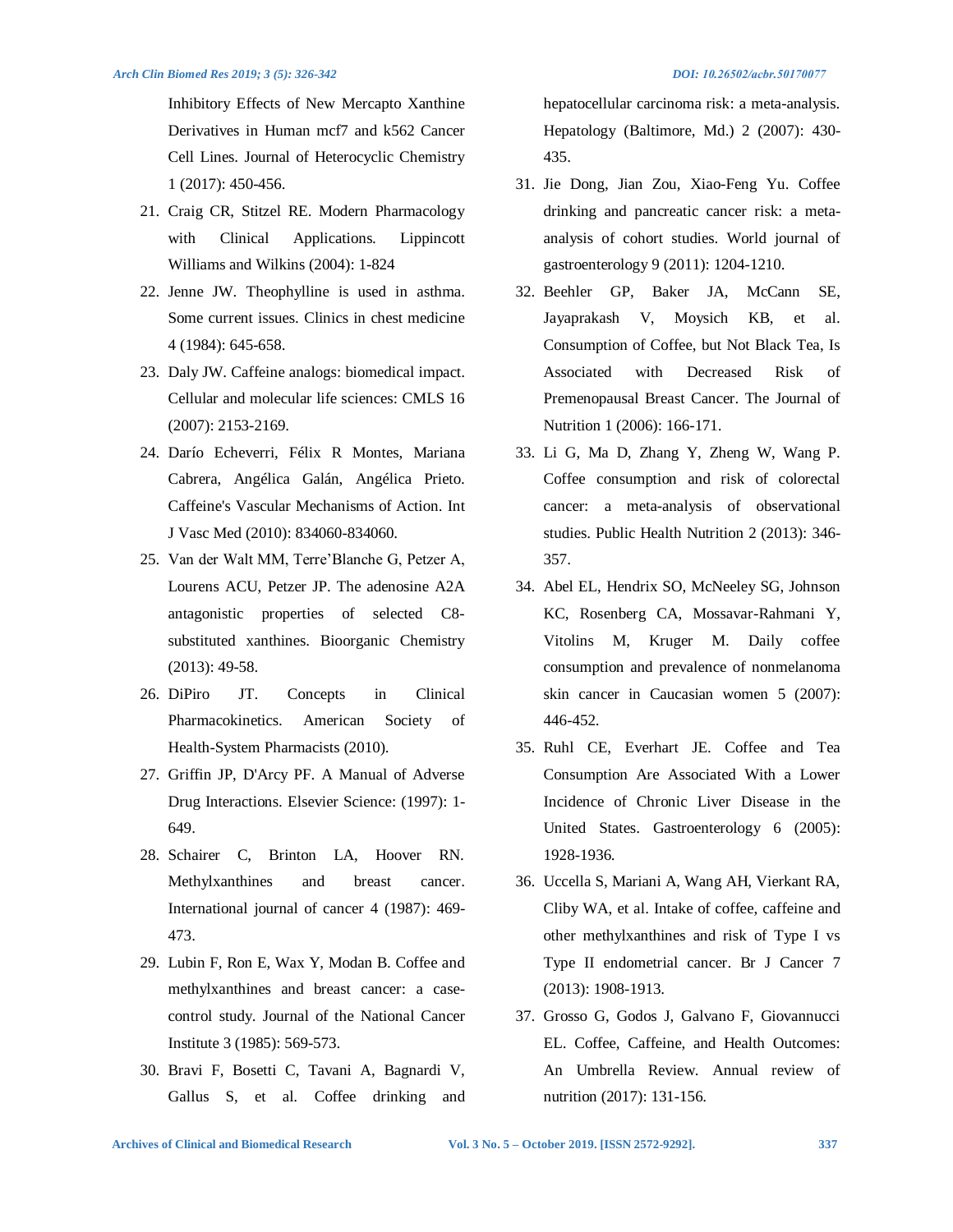- 38. Sado J, Kitamura T, Kitamura Y, Sobue T, Nishino Y, et al. Association between coffee consumption and all-sites cancer incidence and mortality. Cancer science 10 (2017): 2079-2087.
- 39. Motegi T, Katayama M, Uzuka Y, Okamura Y. Evaluation of anticancer effects and enhanced doxorubicin cytotoxicity of xanthine derivatives using canine hemangiosarcoma cell lines. Research in Veterinary Science 2 (2013): 600-605.
- 40. Wolfrom DM, Ramesha Rao A, Welsch CW. Caffeine inhibits development of benign mammary gland tumors in carcinogen-treated female Sprague-Dawley rats. J Breast Cancer Research Treatment 3 (1991): 269-275.
- 41. Kerzendorfer C, O'Driscoll M. UVB and Caffeine: Inhibiting the DNA Damage Response to Protect Against the Adverse Effects of UVB. Journal of Investigative Dermatology 7 (2009): 1611-1613.
- 42. Fujise Y, Okano J, Nagahara T, Abe R, Imamoto R, et al. Preventive effect of caffeine and curcumin on hepato-carcinogenesis in diethylnitrosamine-induced rats. International Journal of Oncology (2012): 1779-1788
- 43. Furtado KS, Polletini J, Dias MC, Rodrigues MAM, Barbisan LF. Prevention of rat liver fibrosis and carcinogenesis by coffee and caffeine. Food and Chemical Toxicology (2014): 20-26.
- 44. Eini H, Frishman V, Yulzari R, Kachko L, Lewis EC, et al. Caffeine promotes anti-tumor immune response during tumor initiation: Involvement of the adenosine A2A receptor. Biochemical Pharmacology 1 (2015): 110-118.
- 45. Lou YR, Lu YP, Xie JG, Huang MT, Conney AH. Effects of Oral Administration of Tea,

Decaffeinated Tea, and Caffeine on the Formation and Growth of Tumors in High-Risk SKH-1 Mice Previously Treated With Ultraviolet B Light. Nutrition and Cancer 2 (1999): 146-153.

- 46. Chung FL, Wang M, Rivenson A, Iatropoulos MJ, Reinhardt JC, et al. Inhibition of Lung Carcinogenesis by Black Tea in Fischer Rats Treated with a Tobacco-specific Carcinogen: Caffeine as an Important Constituent. Cancer research 18 (1998): 4096-4101.
- 47. Huang MT, Xie JG, Wang ZY, Ho CT, Lou YR, et al. Effects of Tea, Decaffeinated Tea, and Caffeine on UVB Light-induced Complete Carcinogenesis in SKH-1 Mice: Demonstration of Caffeine as a Biologically Important Constitutent of Tea. Cancer research 13 (1997): 2623-2629.
- 48. Kakuyama A, Sadzuka Y. Effect of Methylxanthine Derivatives on Doxorubicin Transport and Antitumor Activity. Current Drug Metabolism 4 (2001): 379-395.
- 49. Wang Z, Zhang L, Wan Z, He Y, Huang H, et al. Atorvastatin and Caffeine in Combination Regulates Apoptosis, Migration, Invasion and Tumorspheres of Prostate Cancer Cells. Pathology Oncology Research (2018).
- 50. Bułdak RJ, Hejmo T, Osowski M, Bułdak Ł, Kukla M, et al. The Impact of Coffee and Its Selected Bioactive Compounds on the Development and Progression of Colorectal Cancer In Vivo and In Vitro 12 (2018): 3309.
- 51. Cheng YC, Ding YM, Hueng DY, Chen JY, Chen Y. Caffeine suppresses the progression of human glioblastoma via cathepsin B and MAPK signaling pathway. The Journal of Nutritional Biochemistry (2016): 63-72.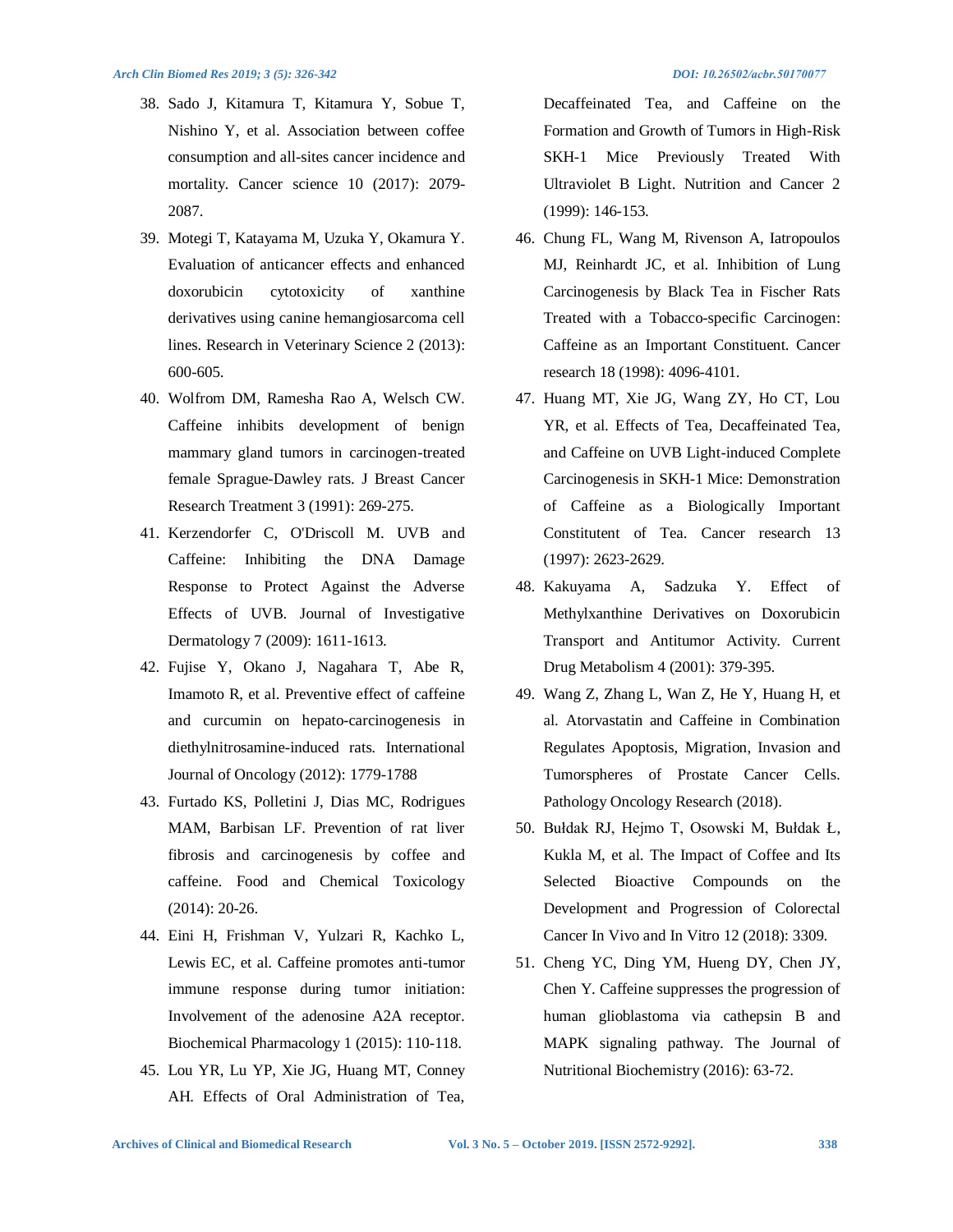- 52. Chen JC, Hwang JH. Effects of caffeine on cell viability and activity of histone deacetylase 1 and histone acetyltransferase in glioma cells. Tzu Chi Medical Journal 3 (2016)103-108.
- 53. Saito Y, Gopalan B, Mhashilkar AM, Roth JA, Chada S, et al. Adenovirus-mediated PTEN treatment combined with caffeine produces a synergistic therapeutic effect in colorectal cancer cells. Cancer gene therapy 11 (2003): 803-813.
- 54. Cadona FC, Rosa JL, Schneider T, Cubillos-Rojas M, Sanchez-Tena S, et al. Guarana, a Highly Caffeinated Food, Presents in vitro Antitumor Activity in Colorectal and Breast Cancer Cell Lines by Inhibiting AKT/mTOR/S6K and MAPKs Pathways. Nutr Cancer 5 (2017): 800-810.
- 55. Wendt LR, Osvaldt AB, Bersch VP, Schumacher RdC, Edelweiss MIA, et al. Pancreatic intraepithelial neoplasia and ductal adenocarcinoma induced by DMBA in mice: effects of alcohol and caffeine %J Acta Cirurgica Brasileira. (2007): 202-209.
- 56. Higuchi T, Kawaguchi K, Miyake K, Han Q, Tan Y, et al. Oral Recombinant Methioninase Combined with Caffeine and Doxorubicin Induced Regression of a Doxorubicin-resistant Synovial Sarcoma in a PDOX Mouse Model. 10 (2018): 5639-5644.
- 57. Hosaka S, Nagayama H, Hirono I. Suppressive Effect Of Caffeine On The Development Of Hepatic Tumors Induced By 2- Acetylaminofluorene In Aci Rats. Gann Japanese Journal of Cancer Research 12 (1984): 1058-1061.
- 58. VanderPloeg LC, Wolfrom DM, Welsch CW. Influence of Caffeine on Development of Benign and Carcinomatous Mammary Gland

Tumors in Female Rats Treated with the Carcinogens 7,12-Dimethylbenzanthracene and N-Methyl-N-nitrosourea. Cancer research 13 (1991): 3399-3404.

- 59. Welsch CW, DeHoog JV, O'Connor DH. Influence of Caffeine and/or Coffee Consumption on the Initiation and Promotion Phases of 7,12-Dimethylbenz (<em>a</em>) anthracene-induced Rat Mammary Gland Tumorigenesis. 8 (1988): 2068-2073.
- 60. Welsch CW, Scieszka KM, Senn ER, Dehoog JV. Caffeine (1,3,7-trimethylxanthine), a temperate promoter of DMBA-induced rat mammary gland carcinogenesis. 4 (1983): 479- 484.
- 61. Wang G, Bhoopalan V, Wang D, Wang L, Xu X. The effect of caffeine on cisplatin-induced apoptosis of lung cancer cells. Experimental Hematology and Oncology 1 (2015): 5.
- 62. Bode AM, Dong Z. The enigmatic effects of caffeine in cell cycle and cancer. Cancer Letters 1 (2007): 26-39.
- 63. Bartkova J, Hořejší Z, Koed K, Krämer A, Tort F, et al. DNA damage response as a candidate anti-cancer barrier in early human tumorigenesis. Nature (2005): 864.
- 64. Tomita K, Tsuchiya H. Caffeine Enhancement of the Effect of Anticancer Agents on Human Sarcoma Cells. Japanese Journal of Cancer Research 1 (1989): 83-88.
- 65. Tomita K, Tsuchiya H. Enhancement of cytocidal and antitumor effect of cisplatin by caffeine in human osteosarcoma. Clin Ther 1 (1989): 43-52.
- 66. Mohammadrezaei FM, Movaghar AF, Gharghabi M. The Effect of Caffeine and chk2 Inhibitor on Doxorubicin-Induced Cellular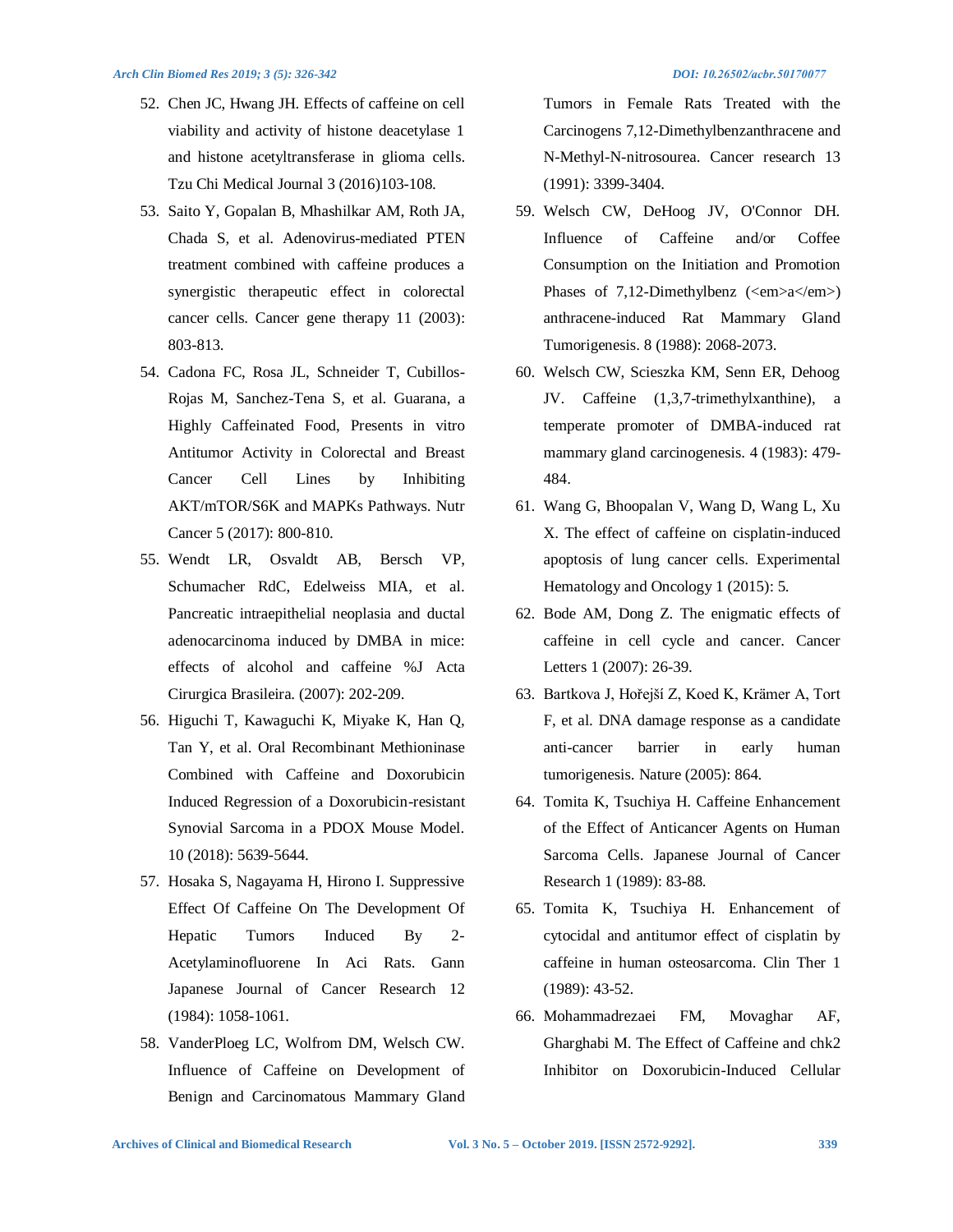Senescence in MCF-7 Cells. Drug research 9 (2016): 450-454.

- 67. Tsuchiya H, Tomita K, Yamamoto N, Mori Y, Asada N. Caffeine-potentiated chemotherapy and conservative surgery for high-grade softtissue sarcoma. Anticancer research 5b (1998): 3651-3656.
- 68. Kimura H, Tsuchiya H, Shirai T, Nishida H, Hayashi K, et al. Caffeine-potentiated chemotherapy for metastatic osteosarcoma. Journal of Orthopaedic Science 5 (2009): 556- 565.
- 69. Nakata H, Miyazaki T, Iwasaki T, Nakamura A, Kidani T, et al. The development of tumorspecific caffeine-potentiated chemotherapy using a novel drug delivery system with Span 80 nano-vesicles. Oncology reports 4 (2015): 1593-1598.
- 70. Karita M, Tsuchiya H, Kawahara M, Kasaoka S, Tomita K. The antitumor effect of liposomeencapsulated cisplatin on rat osteosarcoma and its enhancement by caffeine. Anticancer research 3 (2008): 1449-1457.
- 71. Karita M, Tsuchiya H, Yamamoto N, Shirai T, Hayashi K, et al. Caffeine-potentiated chemotherapy for clear cell sarcoma: a report of five cases. 1 (2013): 33-37.
- 72. Gururajanna B, Al-Katib AA, Li YW, Aranha O, Vaitkevicius VK, et al. Molecular effects of Taxol and caffeine on pancreatic cancer cells. International journal of molecular medicine 5 (1999): 501-507.
- 73. Chabner BA, Longo DL. Harrisons Manual of Oncology 2/E. McGraw-Hill Education: (2013).
- 74. Cassidy J, Bissett D, Spence RAJ, Morris-Stiff G. Oxford Handbook of Oncology. Oxford University Press: (2015).

- 75. Sadzuka Y, Egawa Y, Sugiyama T, Sawanishi H, Miyamoto Ki, et al. Effects of 1-Methyl-3 propyl-7-butylxanthine (MPBX) on Idarubicininduced Antitumor Activity and Bone Marrow Suppression. Japanese Journal of Cancer Research 6 (2000): 651-657.
- 76. Weber AM, Ryan AJ. ATM and ATR as therapeutic targets in cancer. Pharmacology and Therapeutics (2015): 124-138.
- 77. Hanawalt PC. Historical perspective on the DNA damage response. DNA repair (2015): 2- 7.
- 78. Lavin MF. Ataxia-telangiectasia: from a rare disorder to a paradigm for cell signalling and cancer. Nature reviews. Molecular cell biology 10 (2008): 759-769.
- 79. Goodarzi AA, Block WD, Lees-Miller SP. The role of ATM and ATR in DNA damageinduced cell cycle control. Progress in cell cycle research (2003): 393-411.
- 80. Cimprich KA, Cortez D. ATR: an essential regulator of genome integrity. Nature reviews. Molecular cell biology 8 (2008): 616-627.
- 81. Zhou BBS, Priya C, Kevin S, Shaun P, Scott RJA, et al. Caffeine Abolishes the Mammalian G2/M DNA Damage Checkpoint by Inhibiting Ataxia-Telangiectasia-mutated Kinase Activity. The Journal of biological chemistry (2000): 10342–10348.
- 82. Alvira D, Yeste-Velasco M, Folch J, Casadesus G, Smith MA, et al. Neuroprotective effects of caffeine against complex I inhibition-induced apoptosis are mediated by inhibition of the Atm/p53/E2F-1 path in cerebellar granule neurons. Journal of neuroscience research 14 (2007): 3079-3088.
- 83. Cortez D. Caffeine inhibits checkpoint responses without inhibiting the ataxia-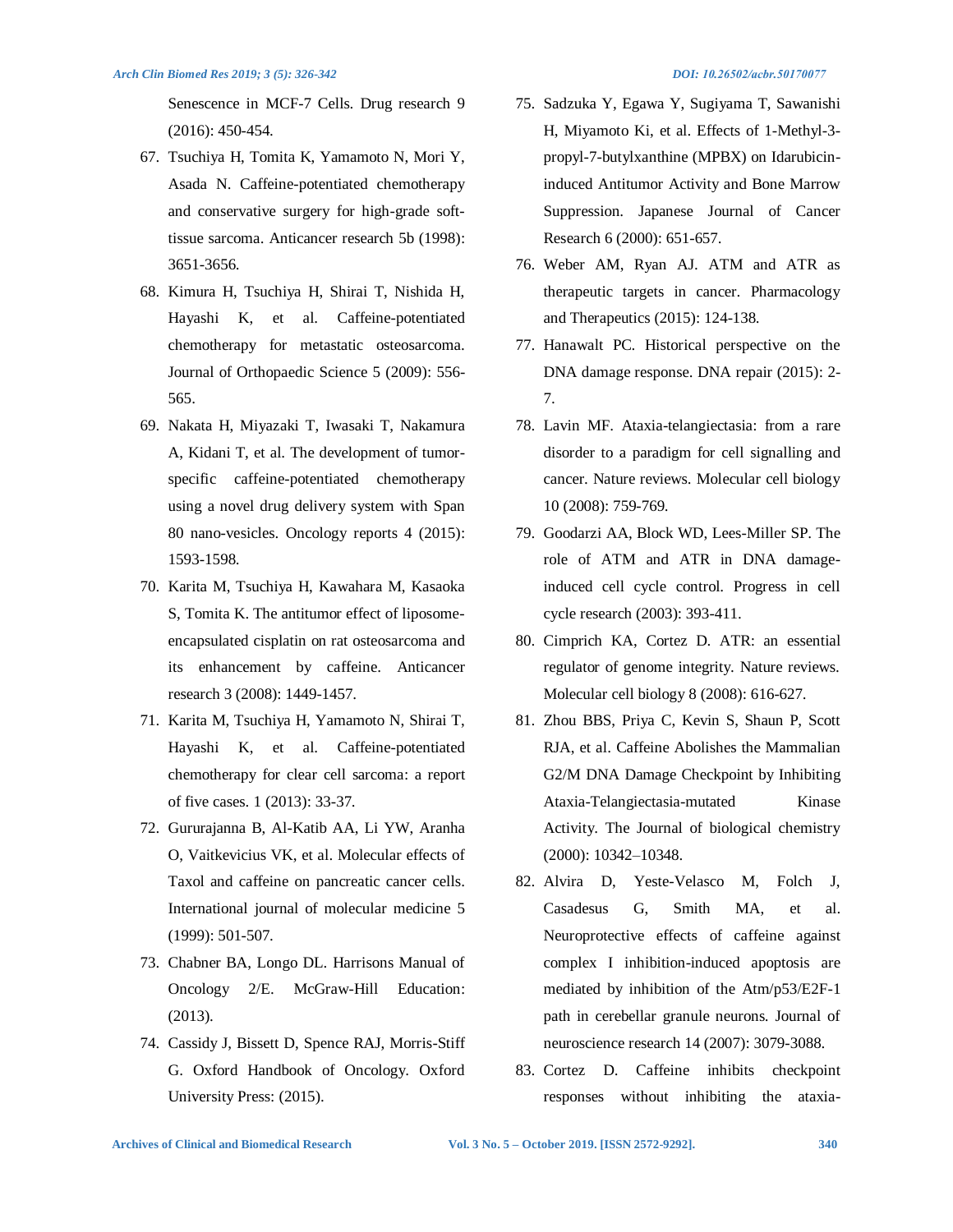telangiectasia-mutated (ATM) and ATM- and Rad3-related (ATR) protein kinases. The Journal of biological chemistry 39 (2003): 37139-37145.

- 84. Blasina A, Price BD, Turenne GA, McGowan CH. Caffeine inhibits the checkpoint kinase ATM. Current Biology 19 (1999): 1135-1138.
- 85. Sarkaria JN, Busby EC, Tibbetts RS, Roos P, Taya Y, et al. Inhibition of ATM and ATR Kinase Activities by the Radiosensitizing Agent, Caffeine. 17 (1999): 4375-4382.
- 86. Tsabar M, Eapen VV, Mason JM, Memisoglu G, Waterman DP, et al. Caffeine impairs resection during DNA break repair by reducing the levels of nucleases Sae2 and Dna2. Nucleic Acids Res 14 (2015): 6889-6901.
- 87. Kaufmann WK, Heffernan TP, Beaulieu LM, Doherty S, Frank AR, et al. Caffeine and human DNA metabolism: the magic and the mystery. Mutation research 1-2 (2003): 85- 102.
- 88. Liu H, Zhou Y, Tang L. Caffeine induces sustained apoptosis of human gastric cancer cells by activating the caspase‑9/caspase‑3 signalling pathway. Molecular Medicine Reports (2017): 2445-2454
- 89. Horrigan LA, Kelly JP, Connor TJ. Caffeine suppresses TNF-α production via activation of the cyclic AMP/protein kinase A pathway. International Immunopharmacology 10 (2004): 1409-1417.
- 90. Liu H, Song J, Zhou Y, Cao L, Gong Y, et al. Methylxanthine derivatives promote autophagy in gastric cancer cells targeting PTEN. Anticancer Drugs 4 (2019): 347-355.
- 91. Maugeri G, D'Amico AG, Rasa DM, Saccone S, Federico C, et al. Caffeine Effect on HIFs/VEGF Pathway in Human Glioblastoma

Cells Exposed to Hypoxia. Anticancer agents in medicinal chemistry 10 (2018): 1432-1439.

- 92. Rong Jia, Cuiling Li, J Philip McCoy, Chu-Xia Deng, Zhi-Ming Zheng. SRp20 is a protooncogene critical for cell proliferation and tumor induction and maintenance. International journal of biological sciences 7 (2010): 806- 826.
- 93. Lu GY, Huang SM, Liu ST, Liu PY, Chou WY, et al. Caffeine induces tumor cytotoxicity via the regulation of alternative splicing in subsets of cancer-associated genes. The International Journal of Biochemistry and Cell Biology (2014): 83-92.
- 94. He X, Arslan AD, Pool MD, Ho TT, Darcy KM, et al. Knockdown of splicing factor SRp20 causes apoptosis in ovarian cancer cells and its expression is associated with malignancy of epithelial ovarian cancer. Oncogene (2010): 356.
- 95. Lu YP, Lou YR, Peng QY, Xie JG, Conney AH. Stimulatory effect of topical application of caffeine on UVB-induced apoptosis in the epidermis of p53 and Bax knockout mice. Cancer research 14 (2004): 5020-5027.
- 96. Dubrez L, Coll JL, Hurbin A, Solary E, Favrot MC. Caffeine Sensitizes Human H358 Cell Line to p53-mediated Apoptosis by Inducing Mitochondrial Translocation and Conformational Change of BAX Protein. 42 (2001): 38980-38987.
- 97. Sun F, Han DF, Cao BQ, Wang B, Dong N, et al. Caffeine-induced nuclear translocation of FoxO1 triggers Bim-mediated apoptosis in human glioblastoma cells. Tumor biology: the journal of the International Society for Oncodevelopmental Biology and Medicine 3 (2016): 3417-3423.